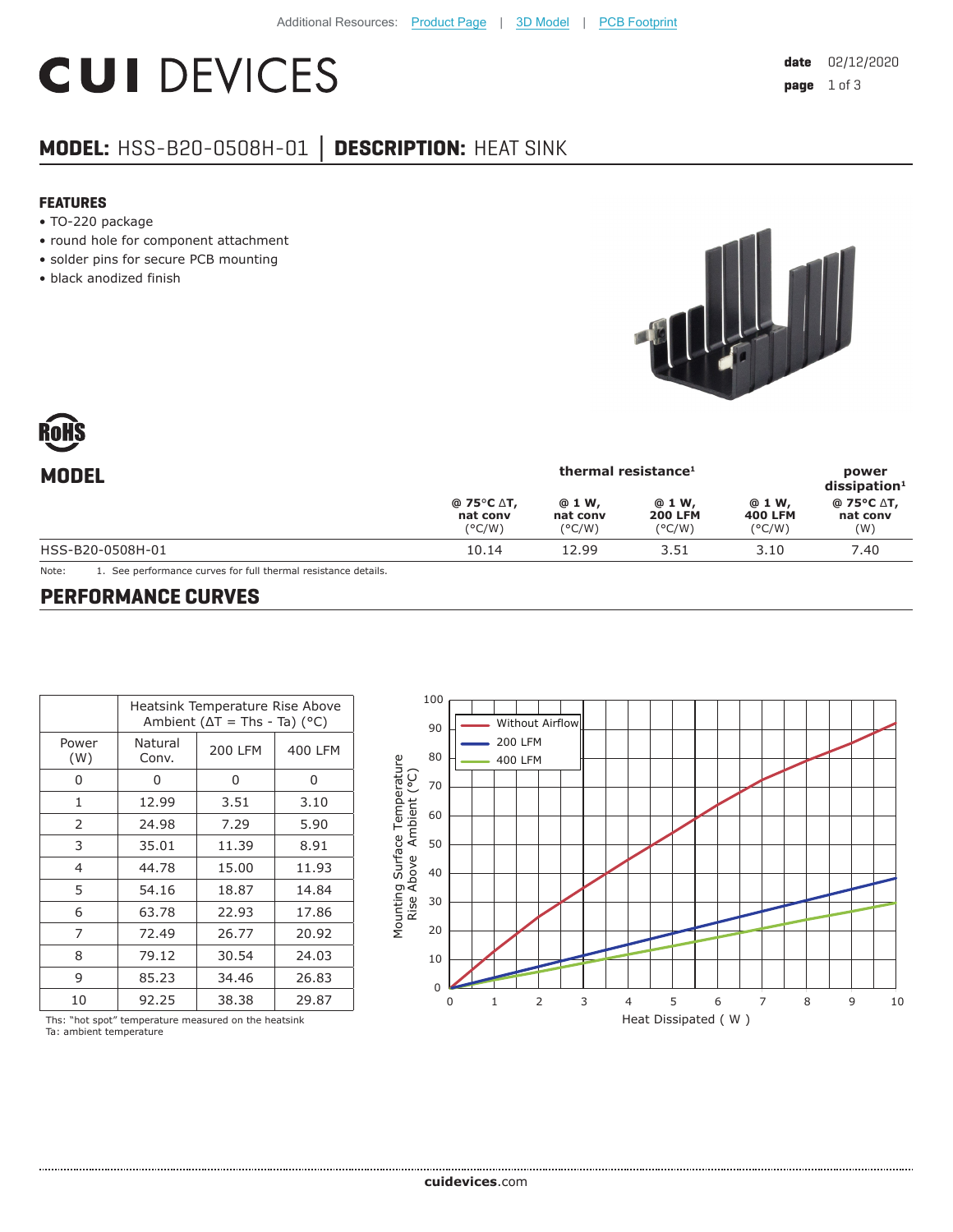### **MECHANICAL DRAWING**

units: mm tolerance:  $\pm 0.5$  mm

| MATERIAL         | AL1100           |
|------------------|------------------|
| <b>FINISH</b>    | black anodized   |
| <b>THICKNESS</b> | $1.2 \text{ mm}$ |
| PIN MATFRIAI     | brass            |
| PIN PLATING      | tin              |
| WEIGHT           | 7.8 g            |